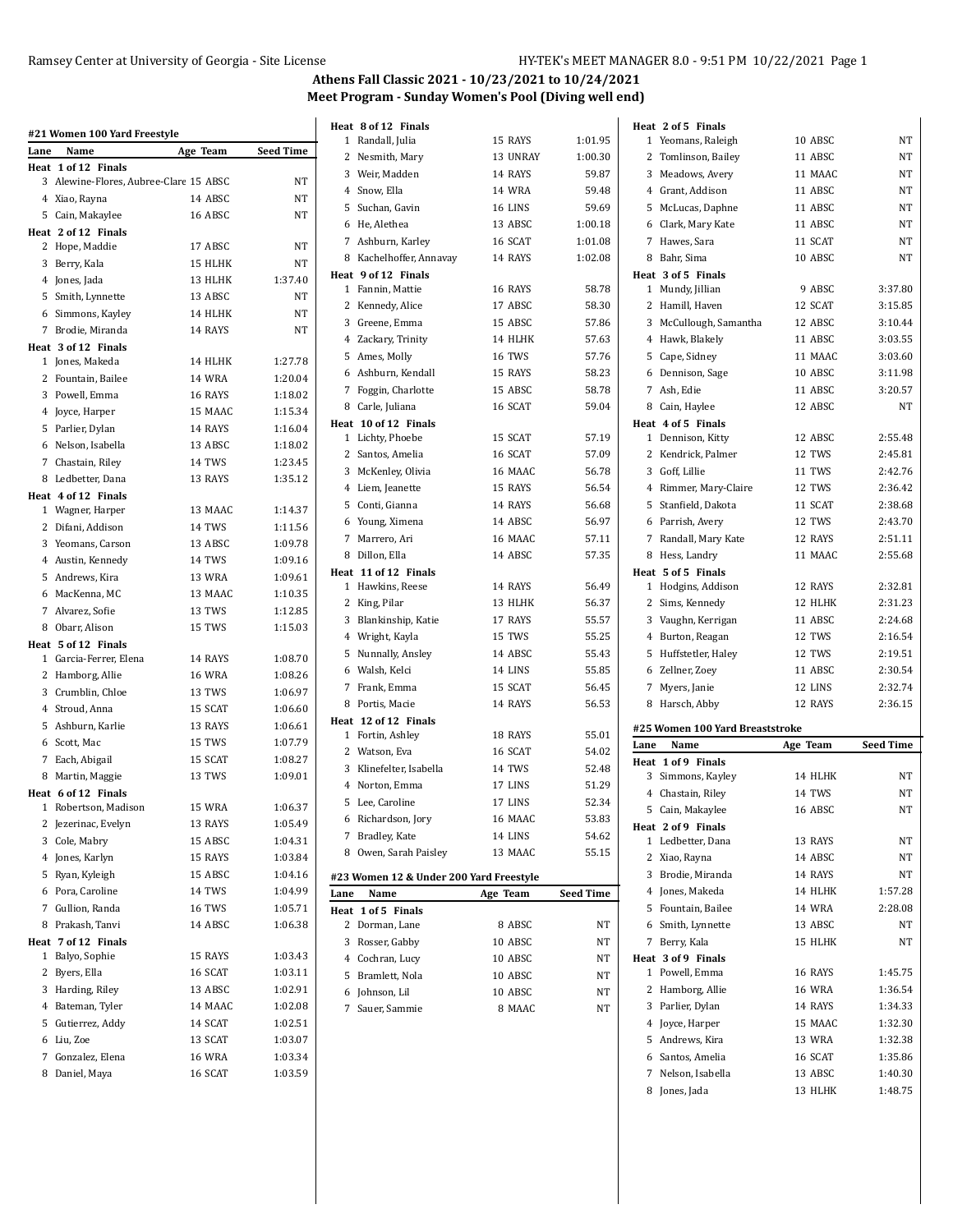#### Ramsey Center at University of Georgia - Site License HY-TEK's MEET MANAGER 8.0 - 9:51 PM 10/22/2021 Page 2

# **Athens Fall Classic 2021 - 10/23/2021 to 10/24/2021 Meet Program - Sunday Women's Pool (Diving well end)**

## **Heat 4 (#25 Women 100 Yard Breaststroke)**

| 1              | Garcia-Ferrer, Elena                      | 14 RAYS       | 1:30.93 |
|----------------|-------------------------------------------|---------------|---------|
|                | 2 Difani, Addison                         | 14 TWS        | 1:29.51 |
|                | 3 Obarr, Alison                           | 15 TWS        | 1:28.30 |
|                | 4 Robertson, Madison                      | 15 WRA        | 1:27.92 |
|                |                                           | 15 ABSC       | 1:28.03 |
|                | 5 Cole, Mabry                             | 13 MAAC       |         |
|                | 6 Wagner, Harper                          |               | 1:29.04 |
|                | 7 Randall, Julia                          | 15 RAYS       | 1:29.90 |
|                | 8 Alvarez, Sofie                          | 13 TWS        | 1:31.30 |
|                | Heat 5 of 9 Finals<br>1 Foggin, Charlotte | 15 ABSC       | 1:26.96 |
|                |                                           | 13 RAYS       | 1:26.72 |
|                | 2 Ashburn, Karlie                         | 14 ABSC       | 1:25.45 |
|                | 3 Prakash, Tanvi                          | 16 LINS       | 1:24.48 |
|                | 4 Suchan, Gavin                           |               |         |
|                | 5 Austin, Kennedy                         | 14 TWS        | 1:25.25 |
|                | 6 Kachelhoffer, Annavay                   | 14 RAYS       | 1:26.17 |
| 7              | Bond, Dabney                              | 12 MAAC       | 1:26.83 |
|                | 8 Each, Abigail                           | 15 SCAT       | 1:27.44 |
|                | Heat 6 of 9 Finals                        | 16 SCAT       |         |
|                | 1 Daniel, Maya                            |               | 1:23.26 |
|                | 2 Ashburn, Karley                         | 16 SCAT       | 1:21.21 |
|                | 3 Dillon, Ella                            | 14 ABSC       | 1:20.34 |
|                | 4 Tumanova, Katya                         | 13 MAAC       | 1:19.78 |
|                | 5 Nesmith, Mary                           | 13 UNRAY      | 1:19.97 |
|                | 6 Weir, Madden                            | 14 RAYS       | 1:20.55 |
| 7              | Jones, Karlyn                             | 15 RAYS       | 1:22.90 |
|                | 8 Balyo, Sophie                           | 15 RAYS       | 1:23.74 |
|                | Heat 7 of 9 Finals<br>1 Gutierrez, Addy   | 14 SCAT       | 1:19.07 |
|                | 2 Pora, Caroline                          | 14 TWS        | 1:18.86 |
|                |                                           | 16 MAAC       | 1:18.64 |
|                | 3 Marrero, Ari                            | 13 MAAC       |         |
|                | 4 Owen, Sarah Paisley                     |               | 1:18.15 |
|                | 5 Harding, Riley                          | 13 ABSC       | 1:18.26 |
|                | 6 Bateman, Tyler                          | 14 MAAC       | 1:18.70 |
| 7              | Ames, Molly                               | <b>16 TWS</b> | 1:18.88 |
|                | 8 Hawkins, Reese                          | 14 RAYS       | 1:19.27 |
|                | Heat 8 of 9 Finals<br>1 Gonzalez, Elena   | <b>16 WRA</b> | 1:17.09 |
|                | 2 McKenley, Olivia                        | 16 MAAC       | 1:16.58 |
|                | 3 Ashburn, Kendall                        | 15 RAYS       | 1:15.66 |
|                |                                           | 14 RAYS       | 1:14.22 |
|                | 4 Windham, Mia                            | 13 RAYS       | 1:15.39 |
|                | 5 Jezerinac, Evelyn<br>6 Frank. Emma      |               |         |
|                |                                           | 15 SCAT       | 1:15.98 |
| 7              | Snow, Ella                                | <b>14 WRA</b> | 1:16.82 |
| 8              | Zackary, Trinity                          | 14 HLHK       | 1:17.09 |
|                | Heat 9 of 9 Finals                        |               |         |
| 1              | Barnick, Hope                             | 18 RAYS       | 1:12.62 |
| $\overline{2}$ | Avelar, Nicole                            | 15 ABSC       | 1:12.04 |
|                | 3 Kornegay, Ava                           | 13 RAYS       | 1:10.30 |
|                | 4 Fortin, Ashley                          | 18 RAYS       | 1:08.63 |
| 5              | Tell, Greta                               | 15 MAAC       | 1:10.14 |
|                | 6 Windham, Lilly                          | 17 RAYS       | 1:10.31 |
| 7              | Walsh, Kelci                              | 14 LINS       | 1:12.44 |
| 8              | Bates, Martha                             | 13 ABSC       | 1:13.55 |

|      | #27 Women 12 & Under 50 Yard Breaststroke |               |                    | $\mathbf{1}$ | Heat 7 of 7 Finals<br>Dennison, Kitty |
|------|-------------------------------------------|---------------|--------------------|--------------|---------------------------------------|
| Lane | Name                                      | Age Team      | Seed Time          | 2            | Kendrick, Palm                        |
|      | Heat 1 of 7 Finals                        |               |                    |              |                                       |
|      | 2 Johnson, Juliet                         | 8 ABSC        | NΤ                 |              | 3 Hart, Lela                          |
|      | 3 Lanford, Bradi                          | 9 TWS         | NΤ                 |              | 4 Burton, Reagan                      |
|      | 4 Borger, Joshua                          | 10 ABSC       | NΤ                 |              | 5 Sims, Kennedy                       |
|      | 5 Adams, Josephine                        | 10 TWS        | NΤ                 |              | 6 Hawk, Blakely                       |
|      | 6 Adams, Mallary                          | 8 HLHK        | NΤ                 | 7            | Harsch, Abby                          |
|      | Heat 2 of 7 Finals                        |               |                    |              | 8 Parrish, Avery                      |
|      | 1 Madison, Anna-Bella                     | 11 HLHK       | NT                 |              | #29 Women 200 Yar                     |
|      | 2 Lee, Abby                               | 12 WRA        | NΤ                 | Lane         | Name                                  |
|      | 3 Adams, Kinsley                          | 9 TWS         | 1:25.86            |              | Heat 1 of 6 Finals                    |
|      | 4 Greene, Zoe                             | 7 HLHK        | 1:16.11            |              | 3 Scott, Mac                          |
|      | 5 Hamborg, Sarah                          | 8 WRA         | 1:20.76            |              | 4 Chastain, Riley                     |
|      | 6 Tarkington, Vega                        | 12 MAAC       | NT                 |              | 5 Chitalwala, San                     |
|      | 7 Hawes, Sara                             | 11 SCAT       | NT                 |              | Heat 2 of 6 Finals                    |
|      | 8 Grant, Addison                          | 11 ABSC       | NΤ                 |              | 2 Daniel, Maya                        |
|      | Heat 3 of 7 Finals                        |               |                    |              | 3 Obarr, Alison                       |
|      | 1 Phillips, Lindy                         | 7 ABSC        | 1:14.00            |              | 4 Crumblin, Chlo                      |
|      | 2 Sauer, Sammie                           | 8 MAAC        | 1:05.45            |              | 5 Xiao, Rayna                         |
|      | 3 Dorman, Lane                            | 8 ABSC        | 56.89              |              | 6 Ryan, Kyleigh                       |
|      | 4 Templin, Leah                           | 10 ABSC       | 55.83              |              | 7 Cole, Mabry                         |
|      | 5 Sauer, Ellie                            | 10 MAAC       | 56.86              |              | Heat 3 of 6 Finals                    |
|      | 6 Malutinok, Lucy                         | 9 ABSC        | 1:03.62            |              | 1 Hope, Maddie                        |
|      | 7 Freeman, Annelise                       | 6 WRA         |                    |              | 2 Stroud, Anna                        |
|      |                                           |               | 1:09.44<br>1:16.00 |              | 3 Difani, Addison                     |
| 8    | Thompson, Enmersyn                        | 6 HLHK        |                    |              | 4 Yeomans, Carso                      |
|      | Heat 4 of 7 Finals<br>1 Clark, Mary Kate  | 11 ABSC       | 54.17              |              | 5 Nelson, Isabella                    |
|      |                                           | 10 ABSC       | 53.58              |              |                                       |
|      | 2 Rosser, Gabby                           |               |                    |              | 6 Each, Abigail                       |
|      | 3 Douris, Zarema                          | 11 ABSC       | 52.15              |              | 7 Hamill, Haven                       |
|      | 4 Horne, Kyndall                          | 12 WRA        | 50.77              |              | 8 Smith, Lynnette                     |
|      | 5 Mundy, Jillian                          | 9 ABSC        | 51.86              |              | Heat 4 of 6 Finals<br>1 MacKenna, MC  |
|      | 6 Houser, Hana                            | 11 RAYS       | 53.52              |              |                                       |
| 7    | Zundel, Camryn                            | <b>10 TWS</b> | 54.05              |              | 2 Hamborg, Allie                      |
|      | 8 Cochran, Lucy                           | 10 ABSC       | 54.64              |              | 3 Harding, Riley                      |
|      | Heat 5 of 7 Finals                        |               |                    |              | 4 Lee, Caroline                       |
|      | 1 Bloom, Audrey                           | 11 TWS        | 48.55              |              | 5 Prakash, Tanvi                      |
|      | 2 Law, Alyssa                             | 12 TWS        | 47.00              |              | 6 Gullion, Randa                      |
|      | 3 Bramlett, Nola                          | 10 ABSC       | 46.12              |              | 7 Pora, Caroline                      |
|      | 4 Goff, Lillie                            | 11 TWS        | 44.69              |              | 8 Martin, Maggie                      |
|      | 5 Dennison, Sage                          | 10 ABSC       | 46.08              |              | Heat 5 of 6 Finals                    |
|      | 6 McLucas, Daphne                         | 11 ABSC       | 46.53              |              | 1 DiPietre, Isabel                    |
| 7    | Hess, Landry                              | 11 MAAC       | 47.82              |              | 2 Young, Ximena                       |
|      | 8 Johnson, Lil                            | 10 ABSC       | 50.42              | 3            | Greene, Emma                          |
|      | Heat 6 of 7 Finals                        |               |                    |              | 4 Portis, Macie                       |
|      | 1 Ash, Edie                               | 11 ABSC       | 44.10              |              | 5 Nunnally, Ansle                     |
|      | 2 Fortson, Mallory                        | 11 WRA        | 43.11              |              | 6 Ames, Molly                         |
|      | 3 Huffstetler, Haley                      | 12 TWS        | 42.32              |              | 7 Dillon, Ella                        |
|      | 4 Cape, Sidney                            | 11 MAAC       | 41.16              |              | 8 He, Alethea                         |
|      | 5 Myers, Janie                            | 12 LINS       | 42.29              |              | Heat 6 of 6 Finals                    |
|      | 6 Austin, Avery                           | 12 TWS        | 42.67              |              | 1 Conti, Gianna                       |
| 7    | Drack, Willow                             | 11 TWS        | 44.09              |              | 2 Fortin, Ashley                      |
|      | 8 Randall, Mary Kate                      | 12 RAYS       | 44.59              |              | 3 Bradley, Kate                       |
|      |                                           |               |                    |              | 4 Norton Emma                         |

| 1    | Dennison, Kitty                        | 12 ABSC       | 40.99              |
|------|----------------------------------------|---------------|--------------------|
| 2    | Kendrick, Palmer                       | 12 TWS        | 40.84              |
|      | 3 Hart, Lela                           | 12 MAAC       | 39.28              |
|      | 4 Burton, Reagan                       | 12 TWS        | 36.97              |
|      | 5 Sims, Kennedy                        | 12 HLHK       | 37.50              |
|      | 6 Hawk, Blakely                        | 11 ABSC       | 39.82              |
| 7    | Harsch, Abby                           | 12 RAYS       | 40.97              |
|      | 8 Parrish, Avery                       | 12 TWS        | 41.15              |
|      |                                        |               |                    |
|      | #29 Women 200 Yard Backstroke          |               |                    |
| Lane | Name                                   | Age Team      | <b>Seed Time</b>   |
|      | Heat 1 of 6 Finals                     |               |                    |
| 3    | Scott, Mac                             | 15 TWS        | NT                 |
|      | 4 Chastain, Riley                      | 14 TWS        | NΤ                 |
|      | 5 Chitalwala, Sana                     | 15 SCAT       | NΤ                 |
|      | Heat 2 of 6 Finals                     |               |                    |
|      | 2 Daniel, Maya                         | 16 SCAT       | NΤ                 |
|      | 3 Obarr, Alison                        | 15 TWS        | NΤ                 |
|      | 4 Crumblin, Chloe                      | 13 TWS        | NΤ                 |
|      | 5 Xiao, Rayna                          | 14 ABSC       | NT                 |
|      | 6 Ryan, Kyleigh                        | 15 ABSC       | NΤ                 |
|      | 7 Cole, Mabry                          | 15 ABSC       | NT                 |
|      | Heat 3 of 6 Finals                     |               |                    |
|      | 1 Hope, Maddie                         | 17 ABSC       | NT                 |
|      | 2 Stroud, Anna                         | 15 SCAT       | NΤ                 |
|      | 3 Difani, Addison                      | 14 TWS        | 3:18.21            |
|      | 4 Yeomans, Carson                      | 13 ABSC       | 2:57.22            |
|      | 5 Nelson, Isabella                     | 13 ABSC       | 3:10.80            |
|      | 6 Each, Abigail                        | 15 SCAT       | NΤ                 |
|      | 7 Hamill, Haven                        | 12 SCAT       | NΤ                 |
|      | 8 Smith, Lynnette                      | 13 ABSC       | NT                 |
|      | Heat 4 of 6 Finals<br>1 MacKenna, MC   | 13 MAAC       | 2:50.55            |
|      | 2 Hamborg, Allie                       | <b>16 WRA</b> | 2:43.02            |
|      | 3 Harding, Riley                       | 13 ABSC       | 2:37.19            |
|      |                                        | 17 LINS       | 2:27.12            |
|      | 4 Lee, Caroline                        | 14 ABSC       |                    |
|      | 5 Prakash, Tanvi<br>6 Gullion, Randa   | <b>16 TWS</b> | 2:34.08<br>2:39.62 |
|      | 7 Pora, Caroline                       | 14 TWS        | 2:48.11            |
|      |                                        | 13 TWS        | 2:55.60            |
|      | 8 Martin, Maggie<br>Heat 5 of 6 Finals |               |                    |
|      | 1 DiPietre, Isabelle                   | 16 SCAT       | 2:24.12            |
| 2    | Young, Ximena                          | 14 ABSC       | 2:22.42            |
|      | 3 Greene, Emma                         | 15 ABSC       | 2:21.03            |
|      | 4 Portis, Macie                        | 14 RAYS       | 2:17.89            |
|      | 5 Nunnally, Ansley                     | 14 ABSC       | 2:20.65            |
|      | 6 Ames, Molly                          | <b>16 TWS</b> | 2:22.37            |
|      | 7 Dillon, Ella                         | 14 ABSC       | 2:22.72            |
|      | 8 He, Alethea                          | 13 ABSC       | 2:25.01            |
|      | Heat 6 of 6 Finals                     |               |                    |
| 1    | Conti, Gianna                          | 14 RAYS       | 2:15.69            |
|      | 2 Fortin, Ashley                       | 18 RAYS       | 2:08.54            |
|      | 3 Bradley, Kate                        | 14 LINS       | 2:06.33            |
|      | 4 Norton, Emma                         | 17 LINS       | 2:01.62            |
|      | 5 Klinefelter, Isabella                | 14 TWS        | 2:06.07            |
|      | 6 Richardson, Jory                     | 16 MAAC       | 2:06.37            |
|      | 7 Liem, Jeanette                       | 15 RAYS       | 2:14.32            |
|      | 8 Windham. Mia                         | 14 RAYS       | 2:16.78            |
|      |                                        |               |                    |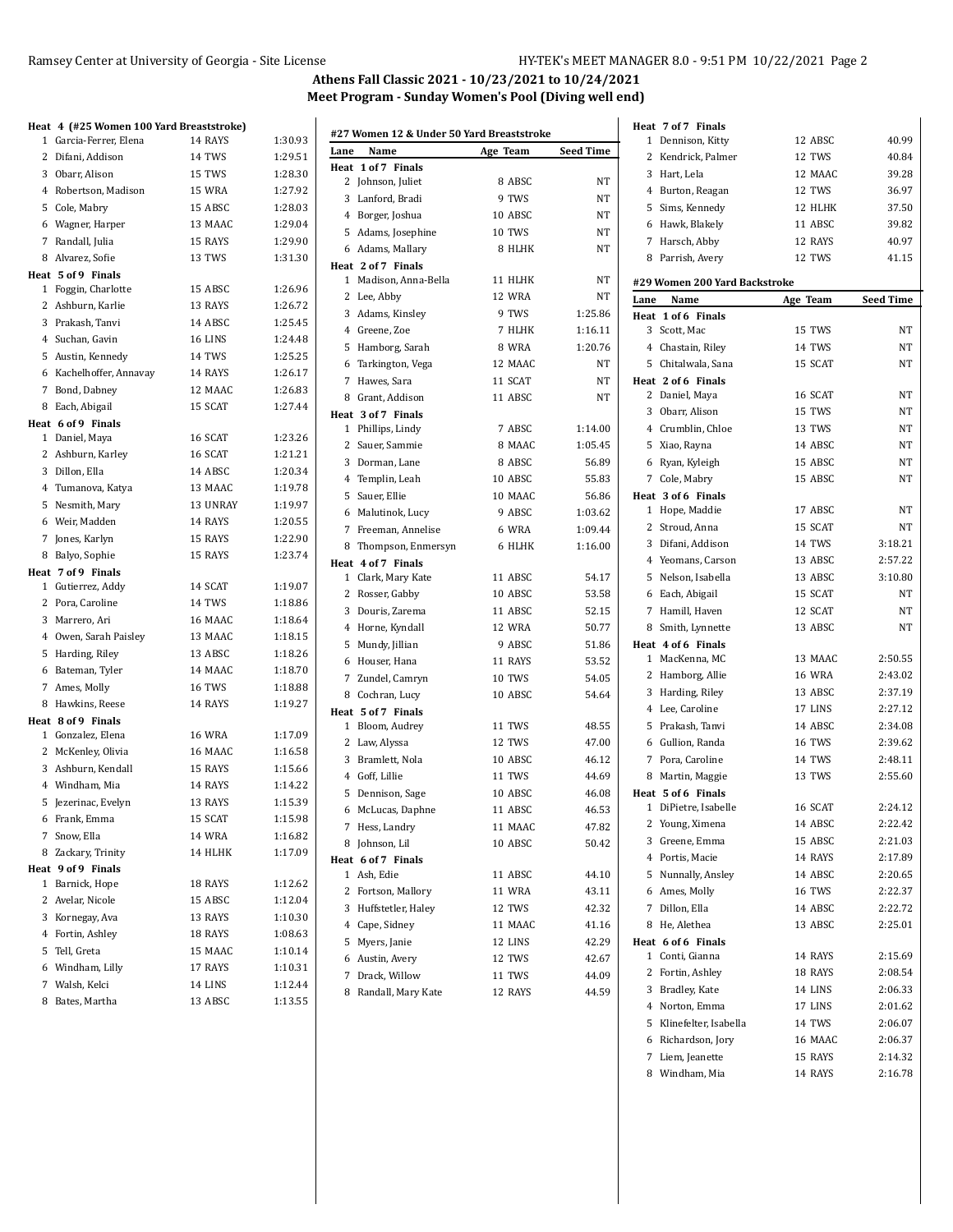## **Athens Fall Classic 2021 - 10/23/2021 to 10/24/2021 Meet Program - Sunday Women's Pool (Diving well end)**

| #31 Women 12 & Under 100 Yard Backstroke |                        |          |                  |  |  |  |  |
|------------------------------------------|------------------------|----------|------------------|--|--|--|--|
| Lane                                     | Name                   | Age Team | <b>Seed Time</b> |  |  |  |  |
| Heat                                     | 1 of 6 Finals          |          |                  |  |  |  |  |
| 2                                        | Thompson, Enmersyn     | 6 HLHK   | NΤ               |  |  |  |  |
| 3                                        | Greene, Zoe            | 7 HLHK   | NT               |  |  |  |  |
|                                          | 4 Johnson, Juliet      | 8 ABSC   | NT               |  |  |  |  |
| 5                                        | Watson, Praylynn       | 7 MAAC   | NT               |  |  |  |  |
| 6                                        | Phillips, Lindy        | 7 ABSC   | NT               |  |  |  |  |
|                                          | Heat 2 of 6 Finals     |          |                  |  |  |  |  |
| 1                                        | Lanford. Bradi         | 9 TWS    | NT               |  |  |  |  |
| 2                                        | Bahr, Sima             | 10 ABSC  | NT               |  |  |  |  |
| 3                                        | Houser, Hana           | 11 RAYS  | NT               |  |  |  |  |
|                                          | 4 McLucas, Daphne      | 11 ABSC  | <b>NT</b>        |  |  |  |  |
| 5                                        | Meadows, Avery         | 11 MAAC  | NT               |  |  |  |  |
| 6                                        | Drack, Willow          | 11 TWS   | NT               |  |  |  |  |
| 7                                        | Borger, Joshua         | 10 ABSC  | NT               |  |  |  |  |
| 8                                        | Malutinok, Lucy        | 9 ABSC   | NT               |  |  |  |  |
|                                          | Heat 3 of 6 Finals     |          |                  |  |  |  |  |
| 1                                        | Bloom, Audrey          | 11 TWS   | NT               |  |  |  |  |
| 2                                        | Madison, Anna-Bella    | 11 HLHK  | NT               |  |  |  |  |
|                                          | 3 Law, Alyssa          | 12 TWS   | NT               |  |  |  |  |
|                                          | 4 Adams, Mallary       | 8 HLHK   | 2:19.19          |  |  |  |  |
| 5                                        | Adams, Kinsley         | 9 TWS    | 2:31.66          |  |  |  |  |
|                                          | 6 Cain, Haylee         | 12 ABSC  | NT               |  |  |  |  |
| 7                                        | Hawk, Blakely          | 11 ABSC  | NT               |  |  |  |  |
| 8                                        | Douris, Zarema         | 11 ABSC  | <b>NT</b>        |  |  |  |  |
|                                          | Heat 4 of 6 Finals     |          |                  |  |  |  |  |
| 1                                        | Tarkington, Vega       | 12 MAAC  | 1:53.82          |  |  |  |  |
| 2                                        | Yeomans, Raleigh       | 10 ABSC  | 1:50.34          |  |  |  |  |
| 3                                        | Horne, Kyndall         | 12 WRA   | 1:49.39          |  |  |  |  |
|                                          | 4 Templin, Leah        | 10 ABSC  | 1:39.26          |  |  |  |  |
| 5                                        | Ash, Edie              | 11 ABSC  | 1:39.39          |  |  |  |  |
| 6                                        | Dennison, Sage         | 10 ABSC  | 1:50.30          |  |  |  |  |
| 7                                        | Sauer, Ellie           | 10 MAAC  | 1:51.64          |  |  |  |  |
| 8                                        | Zundel, Camryn         | 10 TWS   | 1:55.59          |  |  |  |  |
|                                          | Heat 5 of 6 Finals     |          |                  |  |  |  |  |
| 1                                        | Tomlinson, Bailey      | 11 ABSC  | 1:33.59          |  |  |  |  |
| 2                                        | Goff, Lillie           | 11 TWS   | 1:25.37          |  |  |  |  |
| 3                                        | Parrish, Avery         | 12 TWS   | 1:21.82          |  |  |  |  |
| 4                                        | Rimmer, Mary-Claire    | 12 TWS   | 1:20.79          |  |  |  |  |
| 5                                        | Randall, Mary Kate     | 12 RAYS  | 1:21.55          |  |  |  |  |
| 6                                        | Fortson, Mallory       | 11 WRA   | 1:22.23          |  |  |  |  |
|                                          | 7 McCullough, Samantha | 12 ABSC  | 1:29.26          |  |  |  |  |
| 8                                        | Kendrick, Palmer       | 12 TWS   | 1:34.50          |  |  |  |  |
|                                          | Heat 6 of 6 Finals     |          |                  |  |  |  |  |
|                                          | 1 Austin, Avery        | 12 TWS   | 1:19.66          |  |  |  |  |
|                                          | 2 Myers, Janie         | 12 LINS  | 1:14.70          |  |  |  |  |
|                                          | 3 Vaughn, Kerrigan     | 11 ABSC  | 1:13.22          |  |  |  |  |
|                                          | 4 Huffstetler, Haley   | 12 TWS   | 1:11.75          |  |  |  |  |
|                                          | 5 Harsch, Abby         | 12 RAYS  | 1:13.01          |  |  |  |  |
|                                          | 6 Hodgins, Addison     | 12 RAYS  | 1:13.25          |  |  |  |  |
|                                          | 7 Burton, Reagan       | 12 TWS   | 1:15.93          |  |  |  |  |
|                                          | 8 Zellner, Zoey        | 11 ABSC  | 1:20.03          |  |  |  |  |
|                                          | #33 Women 200 Yard IM  |          |                  |  |  |  |  |
| Lane                                     | Name                   | Age Team | Seed Time        |  |  |  |  |
|                                          | Heat 1 of 10 Finals    |          |                  |  |  |  |  |
| 3                                        | Ashburn, Karlie        | 13 RAYS  | NΤ               |  |  |  |  |
|                                          | 4 Hart, Lela           | 12 MAAC  | NΤ               |  |  |  |  |
|                                          | 5 Stroud, Anna         | 15 SCAT  | NT               |  |  |  |  |

| Heat 2 of 10 Finals  |               |         | Heat 8 of 10 Finals                    |          |                  |
|----------------------|---------------|---------|----------------------------------------|----------|------------------|
| 1 Chastain, Riley    | 14 TWS        | NΤ      | 1 Greene, Emma                         | 15 ABSC  | 2:26.82          |
| 2 Cain, Makaylee     | 16 ABSC       | NΤ      | Blankinship, Katie<br>2                | 17 RAYS  | 2:25.14          |
| 3 Berry, Kala        | 15 HLHK       | NT      | 3 Kornegay, Ava                        | 13 RAYS  | 2:22.71          |
| 4 Jones, Makeda      | 14 HLHK       | NT      | 4 Wright, Kayla                        | 15 TWS   | 2:21.84          |
| 5 Parlier, Dylan     | 14 RAYS       | NT      | 5 Ashburn, Kendall                     | 15 RAYS  | 2:22.16          |
| 6 Xiao, Rayna        | 14 ABSC       | NT      | 6 Zackary, Trinity                     | 14 HLHK  | 2:23.06          |
| 7 Powell, Emma       | 16 RAYS       | NΤ      | Kennedy, Alice<br>7                    | 17 ABSC  | 2:26.78          |
| Heat 3 of 10 Finals  |               |         | 8 King, Pilar                          | 13 HLHK  | 2:27.09          |
| 1 Ryan, Kyleigh      | 15 ABSC       | NΤ      | Heat 9 of 10 Finals                    |          |                  |
| 2 Hamill, Haven      | 12 SCAT       | 3:36.55 | 1 Nunnally, Ansley                     | 14 ABSC  | 2:20.49          |
| 3 Obarr, Alison      | 15 TWS        | 3:17.15 | 2 Tell, Greta                          | 15 MAAC  | 2:20.41          |
| 4 Nelson, Isabella   | 13 ABSC       | 3:09.24 | 3 Avelar, Nicole                       | 15 ABSC  | 2:18.77          |
| 5 Andrews, Kira      | 13 WRA        | 3:10.98 | 4 Portis, Macie                        | 14 RAYS  | 2:18.04          |
| 6 Ledbetter, Dana    | 13 RAYS       | 3:32.18 | 5 Barnick, Hope                        | 18 RAYS  | 2:18.62          |
| 7 Jones, Jada        | 13 HLHK       | 4:06.87 | 6 Windham, Mia                         | 14 RAYS  | 2:19.76          |
| 8 Brodie, Miranda    | 14 RAYS       | NT      | Bates, Martha<br>7                     | 13 ABSC  | 2:20.42          |
| Heat 4 of 10 Finals  |               |         | McKenley, Olivia<br>8                  | 16 MAAC  | 2:21.59          |
| 1 Yeomans, Carson    | 13 ABSC       | 3:06.39 | Heat 10 of 10 Finals                   |          |                  |
| 2 Wagner, Harper     | 13 MAAC       | 3:04.03 | 1 Walsh, Kelci                         | 14 LINS  | 2:17.69          |
| 3 Joyce, Harper      | 15 MAAC       | 3:01.92 | 2 Fannin, Mattie                       | 16 RAYS  | 2:15.27          |
| 4 Crumblin, Chloe    | 13 TWS        | 3:00.20 | 3 Klinefelter, Isabella                | 14 TWS   | 2:12.78          |
| 5 Robertson, Madison | 15 WRA        | 3:01.08 | 4 Windham, Lilly                       | 17 RAYS  | 2:11.04          |
| 6 Alvarez, Sofie     | 13 TWS        | 3:02.15 | 5 Fortin, Ashley                       | 18 RAYS  | 2:11.87          |
| 7 Martin, Maggie     | 13 TWS        | 3:05.00 | Conti, Gianna<br>6                     | 14 RAYS  | 2:14.73          |
| 8 Each, Abigail      | 15 SCAT       | 3:07.78 | 7 Liem, Jeanette                       | 15 RAYS  | 2:17.65          |
| Heat 5 of 10 Finals  |               |         | 8 Halbach, Ansley                      | 16 ABSC  | 2:17.77          |
|                      |               |         |                                        |          |                  |
| 1 Scott, Mac         | 15 TWS        | 2:57.11 |                                        |          |                  |
| 2 Austin, Kennedy    | 14 TWS        | 2:55.54 | #35 Women 12 & Under 100 Yard IM       |          |                  |
| 3 Liu, Zoe           | 13 SCAT       | 2:49.97 | Name<br>Lane                           | Age Team | <b>Seed Time</b> |
| 4 Bond, Dabney       | 12 MAAC       | 2:48.90 | Heat 1 of 7 Finals                     | 8 ABSC   | NT               |
| 5 Difani, Addison    | 14 TWS        | 2:49.26 | 2 Johnson, Juliet                      | 9 ABSC   | NT               |
| 6 MacKenna, MC       | 13 MAAC       | 2:54.54 | 3 Malutinok, Lucy                      |          |                  |
| 7 Daniel, Maya       | 16 SCAT       | 2:56.76 | 4 Johnson, Lil                         | 10 ABSC  | NT               |
| 8 Stanfield, Dakota  | 11 SCAT       | 2:59.55 | Borger, Joshua<br>5.                   | 10 ABSC  | NT               |
| Heat 6 of 10 Finals  |               |         | 6 Sauer, Sammie                        | 8 MAAC   | NT<br>NT         |
| 1 Prakash, Tanvi     | 14 ABSC       | 2:46.81 | Thompson, Enmersyn<br>7                | 6 HLHK   |                  |
| 2 Pora, Caroline     | 14 TWS        | 2:43.49 | Heat 2 of 7 Finals<br>1 Bahr, Sima     | 10 ABSC  | NT               |
| 3 Jones, Karlyn      | 15 RAYS       | 2:41.90 | 2 Clark, Mary Kate                     | 11 ABSC  | NT               |
| 4 Gonzalez, Elena    | <b>16 WRA</b> | 2:40.34 | 3 Cain, Haylee                         | 12 ABSC  | NT               |
| 5 Harding, Riley     | 13 ABSC       | 2:41.01 | 4 Phillips, Lindy                      | 7 ABSC   | 2:30.71          |
| 6 Ashburn, Karley    | 16 SCAT       | 2:41.94 | 5 Adams, Kinsley                       | 9 TWS    | 2:33.71          |
| 7 He, Alethea        | 13 ABSC       | 2:46.40 | 6 Madison, Anna-Bella                  | 11 HLHK  | NT               |
| 8 Gullion, Randa     | <b>16 TWS</b> | 2:47.84 |                                        |          | NΤ               |
| Heat 7 of 10 Finals  |               |         | 7 Douris, Zarema                       | 11 ABSC  | NΤ               |
| 1 Tumanova, Katya    | 13 MAAC       | 2:38.56 | 8 Adams, Josephine                     | 10 TWS   |                  |
| 2 Bateman, Tyler     | 14 MAAC       | 2.35.20 | Heat 3 of 7 Finals<br>1 Hamborg, Sarah | 8 WRA    | 2:25.06          |
| 3 Ames, Molly        | 16 TWS        | 2:30.56 | 2 Freeman, Annelise                    | 6 WRA    | 2:02.79          |
| 4 Santos, Amelia     | 16 SCAT       | 2.29.25 | 3 Sauer, Ellie                         | 10 MAAC  | 2:01.16          |
| 5 Snow, Ella         | 14 WRA        | 2.30.37 | 4 Yeomans, Raleigh                     | 10 ABSC  | 1:55.33          |
| 6 DiPietre, Isabelle | 16 SCAT       | 2:30.84 | 5 Cochran, Lucy                        | 10 ABSC  | 2:00.40          |
| 7 Gutierrez, Addy    | 14 SCAT       | 2.36.96 | 6 Dorman, Lane                         | 8 ABSC   | 2:01.47          |
| 8 Suchan, Gavin      | 16 LINS       | 2:39.77 | 7 Greene, Zoe                          | 7 HLHK   | 2:22.32          |